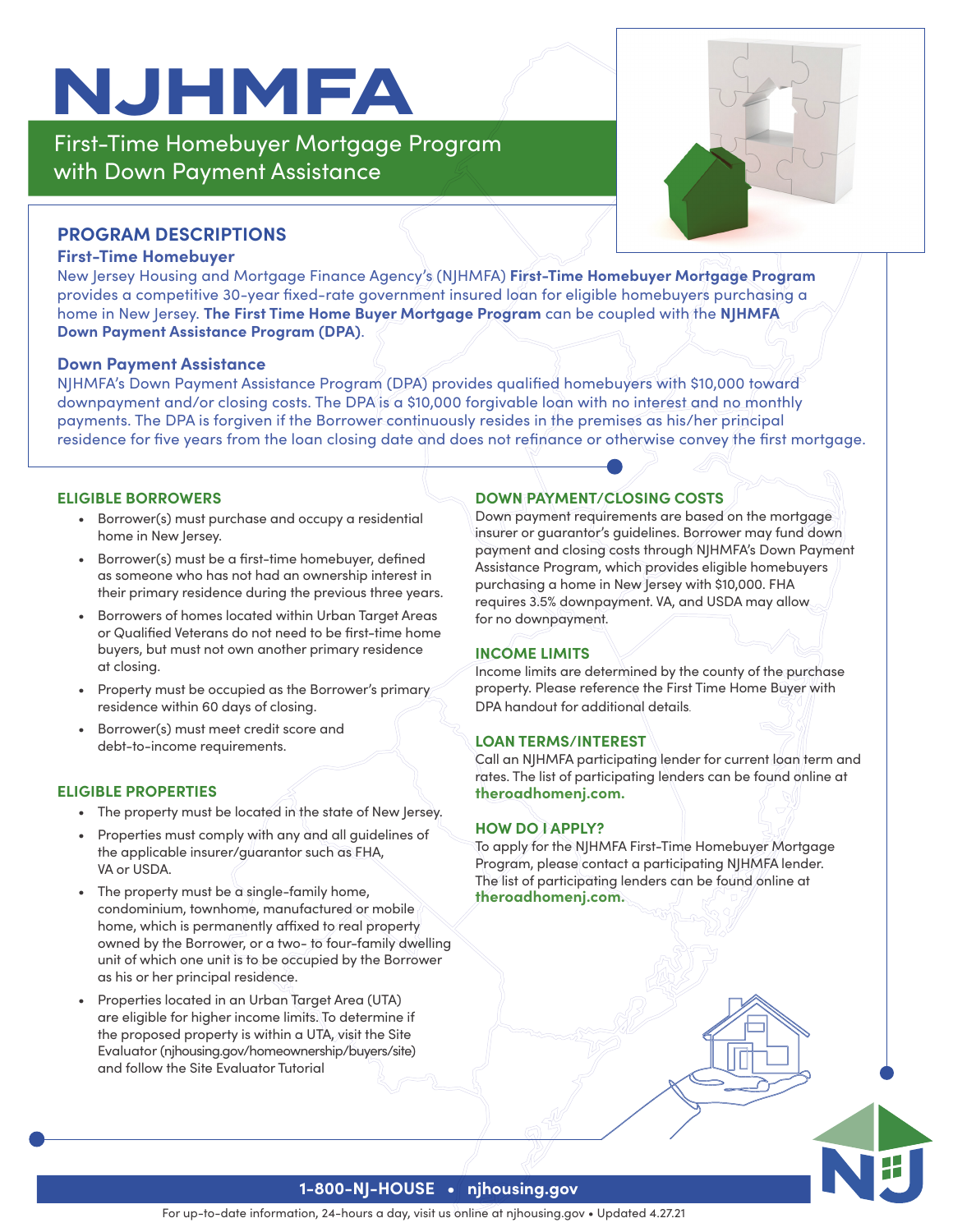# **Urban Target Area Limits** For First-Time Homebuyers

Effective date 5.01.21

| <b>MAXIMUM INCOME LIMITS</b>                                                                                 |                                     |             |                            |             |  |  |  |  |
|--------------------------------------------------------------------------------------------------------------|-------------------------------------|-------------|----------------------------|-------------|--|--|--|--|
|                                                                                                              | Percent of Area Median Income (AMI) |             |                            |             |  |  |  |  |
| Limits are listed from lowest to highest                                                                     | 120%                                |             | 140%                       |             |  |  |  |  |
| <b>COUNTIES</b>                                                                                              | <b>1-2 FAMILY HOUSEHOLD</b>         |             | <b>3+ FAMILY HOUSEHOLD</b> |             |  |  |  |  |
| Atlantic, Burlington, Camden, Cape May,<br>Cumberland, Gloucester, Hudson,<br>& Salem                        | \$127,200                           |             | \$148,400                  |             |  |  |  |  |
| <b>Mercer County</b>                                                                                         | \$128,160                           |             | \$149,520                  |             |  |  |  |  |
| Essex, Morris, Sussex, & Union                                                                               | \$128,880                           |             | \$150,360                  |             |  |  |  |  |
| Monmouth & Ocean                                                                                             | \$130,680                           |             | \$152,460                  |             |  |  |  |  |
| Warren                                                                                                       | \$133,200                           |             | \$155,400                  |             |  |  |  |  |
| Bergen & Passaic                                                                                             | \$135,840                           |             | \$158,480                  |             |  |  |  |  |
| Hunterdon, Middlesex, & Somerset                                                                             | \$147,840                           |             | \$172,480                  |             |  |  |  |  |
| <b>MAXIMUM PURCHASE PRICE LIMITS</b>                                                                         |                                     |             |                            |             |  |  |  |  |
| <b>COUNTIES</b>                                                                                              | 1 - FAMILY                          | 2 - FAMILY  | 3 - FAMILY                 | 4 - FAMILY  |  |  |  |  |
| Atlantic & Cumberland Mercer                                                                                 | \$381,308                           | \$488,215   | \$590,106                  | \$733,378   |  |  |  |  |
| Warren                                                                                                       | \$398,682                           | \$510,391   | \$616,909                  | \$766,709   |  |  |  |  |
| Burlington, Camden, Cape May,<br>Gloucester & Salem                                                          | \$461,437                           | \$590,694   | \$714,066                  | \$887,406   |  |  |  |  |
| Bergen, Essex, Hudson, Hunterdon,<br>Middlesex, Monmouth, Morris, Ocean,<br>Passaic, Somerset, Sussex, Union | \$879,942                           | \$1,126,712 | \$1,361,845                | \$1,692,475 |  |  |  |  |
| Limits are listed from lowest to highest                                                                     |                                     |             |                            |             |  |  |  |  |

\*Federal Housing Administration (FHA) & Veteran Administration (VA) maximum mortgage amounts prevail if more restrictive.

The following areas are identified as Urban Target Areas. Entire municipalities may not be a designated Urban Target Area (UTA). Please use the Site Evaluator online tool at www.njhousing.gov/homeownership/buyers/site/ or contact an NJHMFA participating lender to determine if your property is within a UTA.

**Atlantic:** Atlantic City, Hamilton Twp., Somers Point

**Bergen:** Garfield, Hackensack

**Burlington:** Maple Shade, Mount Holly, Southampton

**Camden:** Camden, Lindenwold, Pennsauken

**Cape May:** Woodbine, Lower Township, Middle Township

**Cumberland:** Commercial Township, Downe, Bridgeton, Millville, Vineland **Essex:** Newark, East Orange, Irvington, Montclair, West Orange,City of Orange Twp. **Hudson:** Jersey City, Bayonne, Kearny Town, Harrison Town, North Bergen, Guttenberg Town, West New York, Union City, Hoboken, West New York **Mercer:** Trenton

**Middlesex:** Perth Amboy, New Brunswick, Old Bridge, Edison, Woodbridge

**Monmouth:** Red Bank, Long Branch, Asbury Park, Neptune Twp., Freehold **Morris:** Morristown, Victory Gardens **Ocean:** Lakewood, Manchester Twp., Berkeley Twp. **Passaic:** Clifton, Passaic, Paterson **Salem:** Penns Grove, Salem City **Union:** Elizabeth, Plainfield **Warren:** Phillipsburg